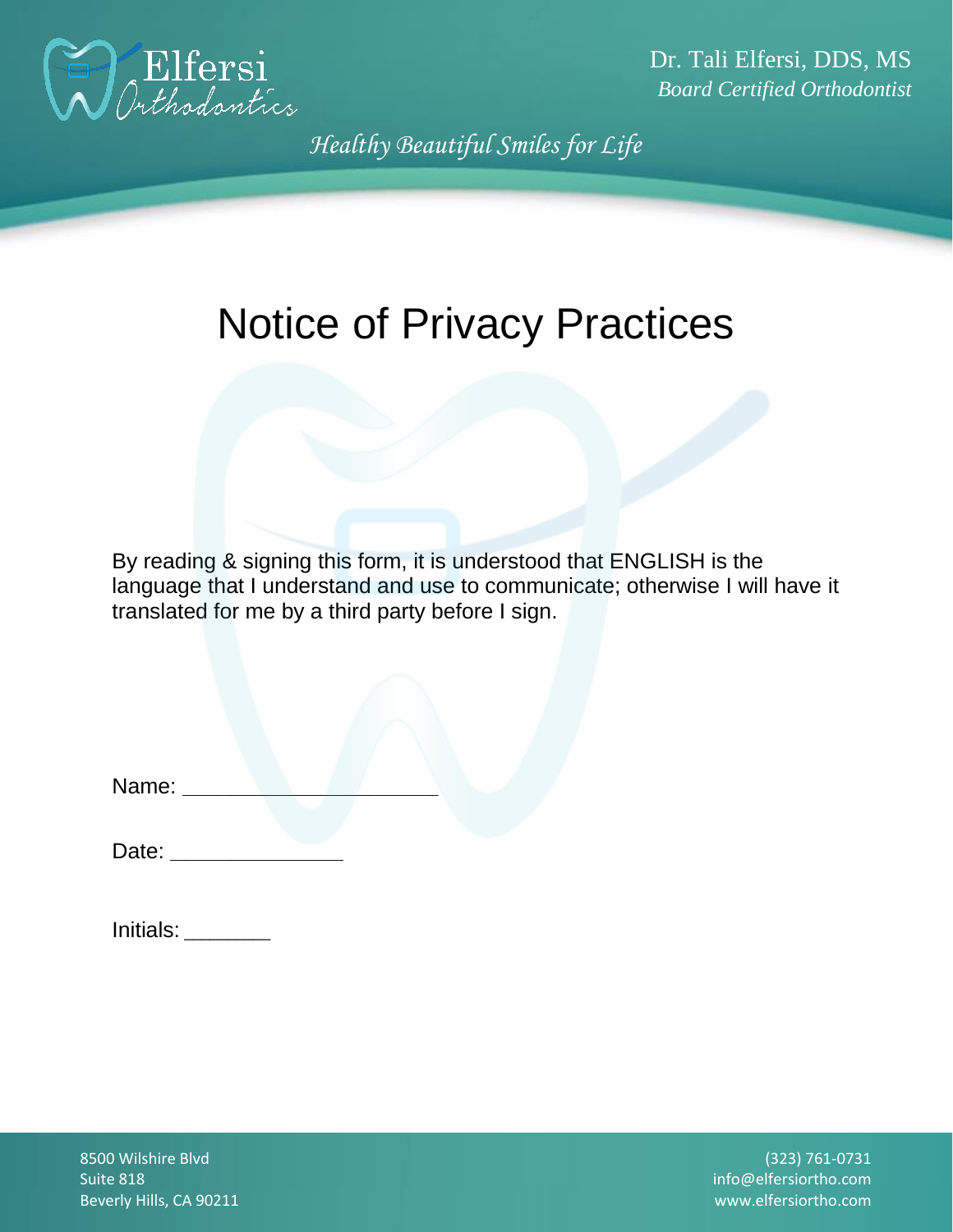

# **Notice of Privacy Practices**

This Notice describes how your health information may be used and disclosed and how you can get access to this information. Please review it carefully. The privacy of your health information is important to us.

# **Our Legal Duty**

Federal and state laws require us to maintain the privacy of your health information. We are also required to provide this Notice about our office's privacy practices, our legal duties, and your rights regarding your health information. We are required to follow the practices that are outlined in this Notice while it is in effect. This Notice takes effect August 1, 2015 , and will remain in effect until we replace it.

We reserve the right to change our privacy practices and the terms of this Notice at any time, provided such changes are permitted by applicable law. We reserve the right to make changes in our privacy practices and the new terms of our Notice effective for all health information that we maintain, including health information we created or received before we made the changes. Before we make a significant change in our privacy practices, we will change this Notice and make the new Notice available upon request. For more information about our privacy practices or additional copies of this Notice, please contact us (contact information below).

# **Uses and Disclosures of Health Information**

We use and disclose health information about you for treatment, payment, and healthcare operations.

For example:

### **Treatment:**

We disclose medical information to our employees and others who are involved in providing the care you need. We may use or disclose your health information to another dentist or other healthcare providers providing treatment that we do not provide. We may also share your health information with a pharmacist in order to provide you with a prescription, or with a laboratory that performs tests or fabricates dental prostheses or orthodontic appliances.

#### **Payment:**

We may use and disclose your health information to obtain payment for services we provide you, unless you request that we restrict such disclosure to your health plan when you have paid out-of-pocket and in full for services rendered.

#### **Healthcare Operations:**

We may use and disclose your health information in connection with our healthcare operations. Healthcare operations include, but are not limited to, quality assessment and improvement activities, reviewing the competence or qualifications of healthcare professionals, evaluating practitioner and provider performance, conducting training programs, accreditation, certification, licensing or credentialing activities.

#### **Your Authorization:**

In addition to our use of your health information for treatment, payment or healthcare operations, you may give us written authorization to use your health information or to disclose it to anyone for any purpose. If you give us an authorization, you may revoke it in writing at any time. Your revocation will not affect any use or disclosures permitted by your authorization while it is in effect. Unless you give us a written authorization, we cannot use or disclose your health information for any reason except those described in this Notice.

8500 Wilshire Blvd Suite 818 Beverly Hills, CA 90211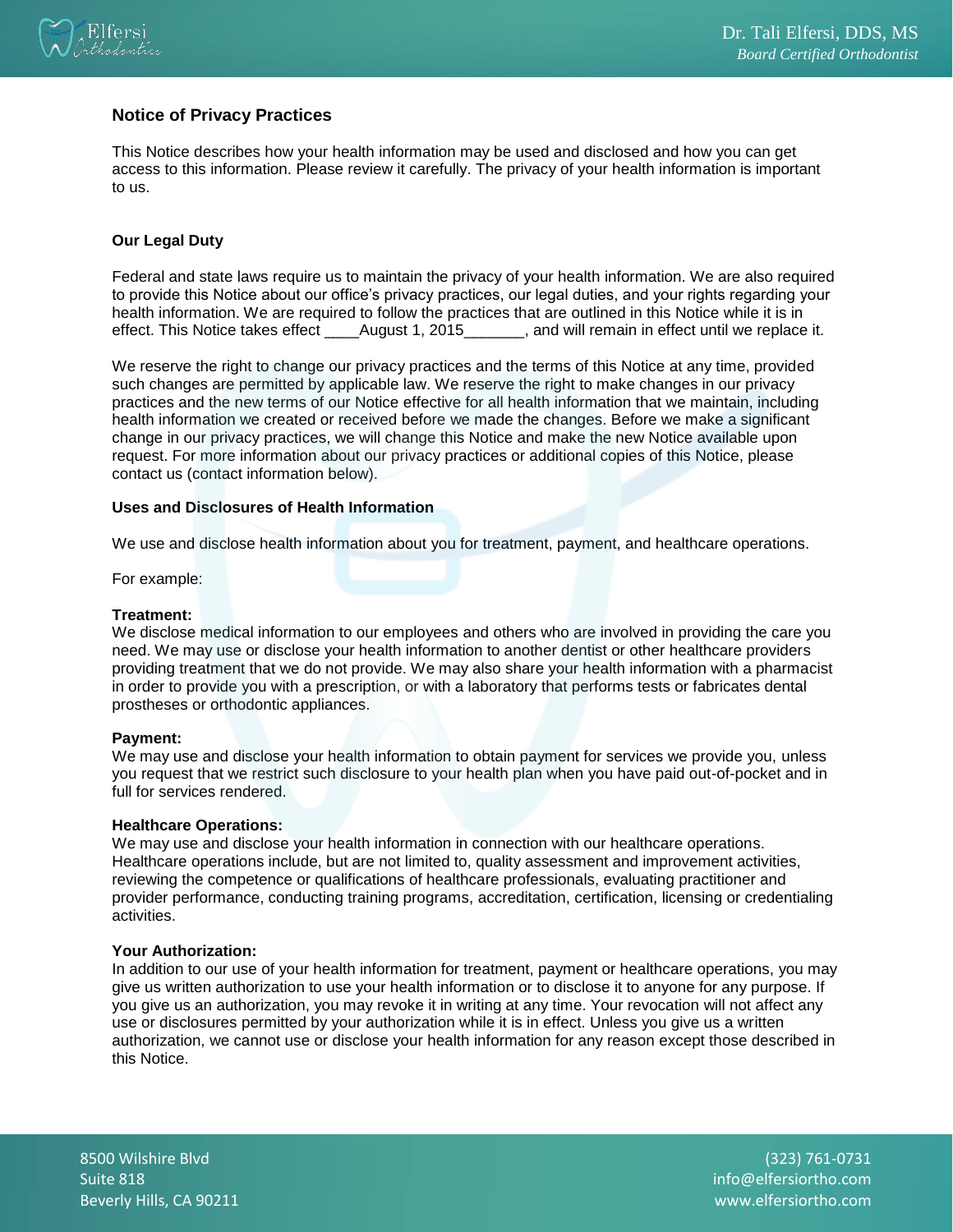

# **To Your Family and Friends:**

We must disclose your health information to you, as described in the Patient Rights section of this Notice. You have the right to request restrictions on disclosure to family members, other relatives, close personal friends, or any other person identified by you.

#### **Unsecured Email:**

We will not send you unsecured emails pertaining to your health information without your prior authorization. If you do authorize communications via unsecured email, you have the right to revoke the authorization at any time.

### **Persons Involved in Care:**

We may use or disclose health information to notify, or assist in the notification of (including identifying or locating) a family member, your personal representative or another person responsible for your care, of your location, your general condition, or death. If you are present, then prior to use or disclosure of your health information, we will provide you with an opportunity to object to such uses or disclosures. In the event of your incapacity or emergency circumstances, we will disclose health information based on a determination using our professional judgment disclosing only health information that is directly relevant to the person's involvement in your healthcare. We will also use our professional judgment and our experience with common practice to make reasonable inferences of your best interest in allowing a person to pick up filled prescriptions, medical supplies, X-rays, or other similar forms of health information.

#### **Marketing Health-Related Services:**

We may contact you about products or services related to your treatment, case management or care coordination, or to propose other treatments or health-related benefits and services in which you may be interested. We may also encourage you to purchase a product or service when you visit our office. If you are currently an enrollee of a dental plan, we may receive payment for communications to you in relation to our provision, coordination, or management of your dental care, including our coordination or management of your health care with a third party, our consultation with other health care providers relating to your care, or if we refer you for health care. We will not otherwise use or disclose your health information for marketing purposes without you written authorization. We will disclose whether we receive payments for marketing activity you have authorized.

#### **Change of Ownership:**

If this dental practice is sold or merged with another practice or organization, your health records will become the property of the new owner. However, you may request that copies of your health information be transferred to another dental practice.

#### **Required by Law:**

We may use or disclose your health information when we are required to do so by law.

#### **Public Health:**

We may, and are sometimes legally obligated, to disclose your health information to public health agencies for purposes related to preventing or controlling disease, injury or disability; reporting abuse or neglect; reporting domestic violence; reporting to the Food and Drug Administration problems with products and reactions to medications; and reporting disease or infection exposure. Upon reporting suspected elder or dependent adult abuse or domestic violence, we will promptly inform you or your personal representative unless we believe the notification would place you at risk of harm or would require informing a personal representative we believe is responsible for the abuse or harm.

#### **Abuse or Neglect:**

We may disclose your health information to appropriate authorities if we reasonably believe that you are a possible victim of abuse, neglect, or domestic violence or the possible victim of other crimes. We may disclose your health information to the extent necessary to avert a serious threat to your health or safety or the health or safety of others.

8500 Wilshire Blvd Suite 818 Beverly Hills, CA 90211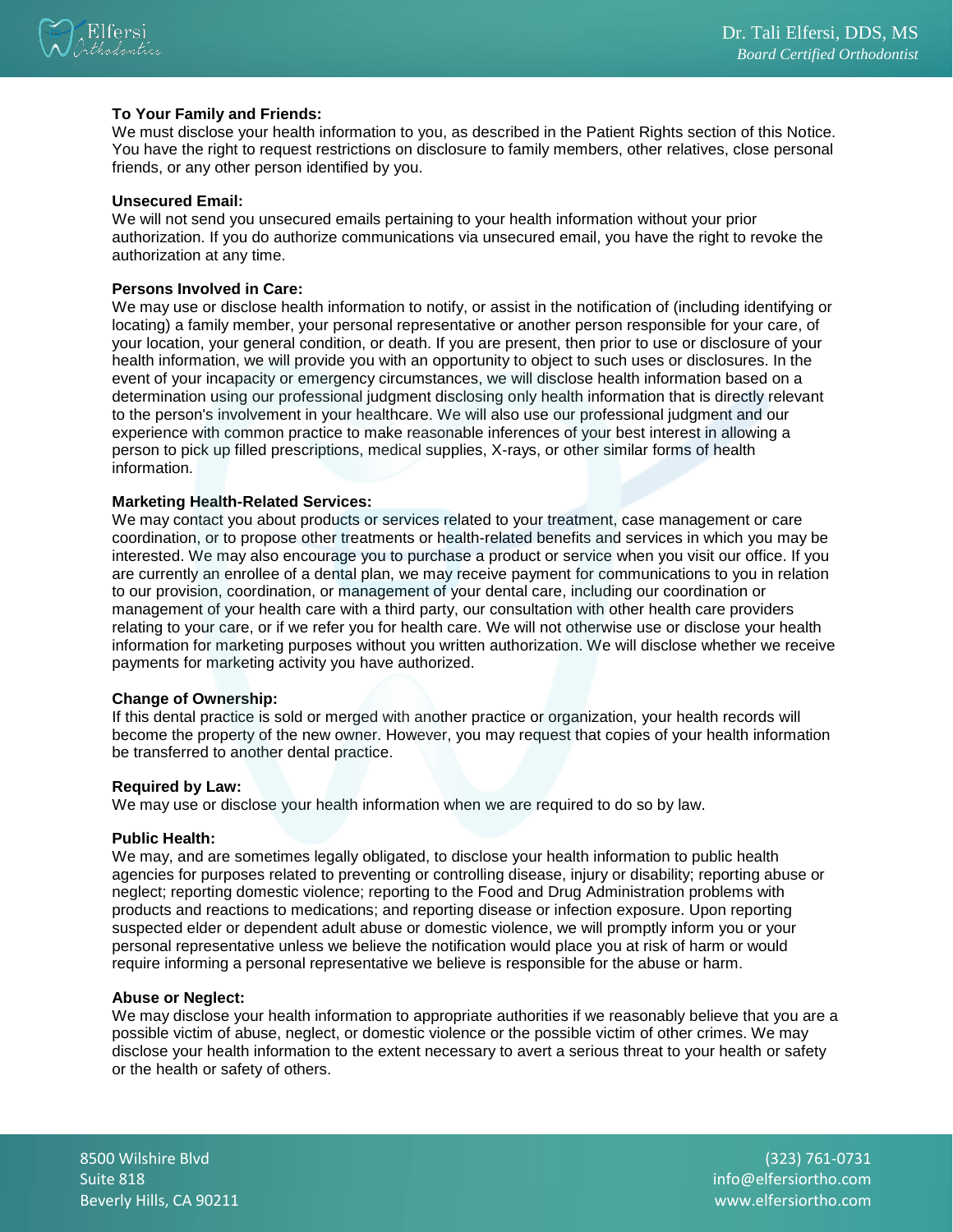

# **National Security:**

We may disclose to military authorities the health information of Armed Forces personnel under certain circumstances. We may disclose to authorized federal officials health information required for lawful intelligence, counterintelligence, and other national security activities. We may disclose to correctional institutions or law enforcement officials having lawful custody of protected health information of inmates or patients under certain circumstances.

### **Appointment Reminders:**

We may contact you to provide you with appointment reminders or information about treatment alternatives, account balance, or other health-related benefits and services that may be of interest to you., via voicemail, email, SMS (text messages to your cell phone), postcards, or letters. We may also leave a message with the person answering the phone if you are not available.

# **Sign In Sheet and Announcement:**

Upon arriving at our office, we may use and disclose medical information about you by asking that you sign an intake sheet at our front desk. We may also announce your name when we are ready to see you.

8500 Wilshire Blvd Suite 818 Beverly Hills, CA 90211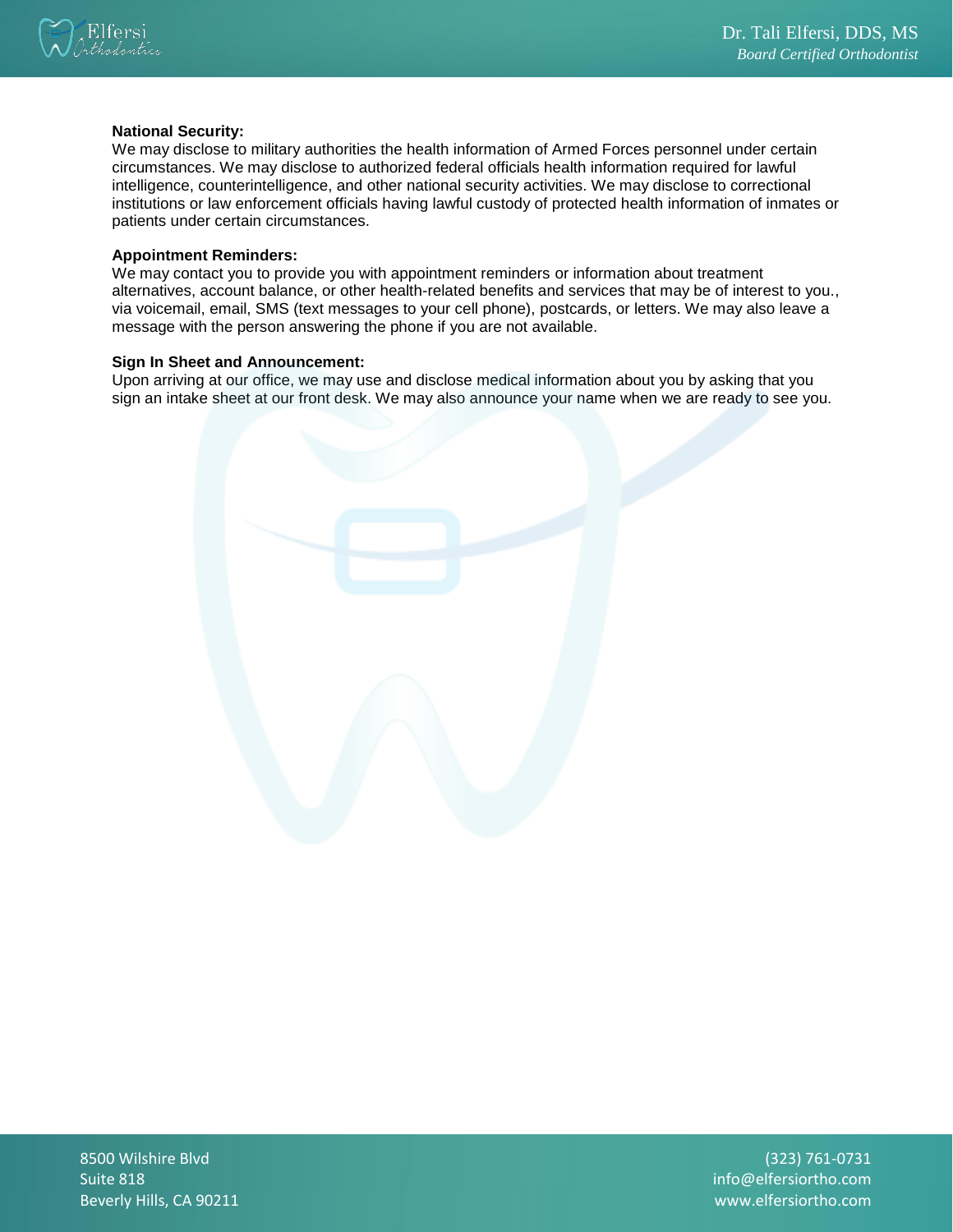

# **Patient Rights**

# **Access:**

You have the right to look at or get copies of your health information, with limited exceptions. You may request that we provide copies in a format other than photocopies. We will use the format you request unless we cannot practicably do so. You must make a request in writing to obtain access to your health information. You may obtain a form to request access by contacting our office. We will charge you a reasonable cost-based fee for expenses such as copies and staff time. You may also request access by sending us a letter. If you request copies, there may be a charge for time spent. If you request an alternate format, we will charge a cost-based fee for providing your health information in that format. If you prefer, we will prepare a summary or an explanation of your health information for a fee. Contact us for a full explanation of our fee structure.

# **Disclosure Accounting:**

You have a right to receive a list of instances in which we disclosed your health information for purposes other than treatment, payment, healthcare operations and certain other activities for the last six years. If you request this accounting more than once in a 12-month period, we may charge you a reasonable costbased fee for responding to these additional requests.

# **Restriction:**

You have the right to request that we place additional restrictions on our use or disclosure of your health information. We are not required to agree to these additional restrictions, but if we do, we will abide by our agreement (except in emergency). In the event you pay out-of-pocket and in full for services rendered, you may request that we not share your health information with your health plan. We must agree to this request.

# **Alternative Communication:**

You have the right to request that we communicate with you about your health information by alternative means or to alternative locations. You must make your request in writing. Your request must specify the alternative means or location, and provide satisfactory explanation of how payments will be handled under the alternative means or location you request.

# **Breach Notification:**

In the event your unsecured protected health information is breached, we will notify you as required by law. In some situations, you may be notified by our business associates.

#### **Amendment:**

You have the right to request that we amend your health information. (Your request must be in writing, and it must explain why the information should be amended). We may deny your request under certain circumstances.

# **Questions and Complaints:**

If you want more information about our privacy practices or have questions or concerns, please contact us at:

Contact: Dr. Tali Elfersi Telephone: (323) 761-0731 E-mail: info@elfersiortho.com Address: 8500 Wilshire Blvd. #818 Beverly Hills, CA 90211

If you are concerned that we may have violated your privacy rights, or you disagree with a decision we made about access to your health information or in response to a request you made to amend or restrict the use or disclosure of your health information or to have us communicate with you by alternative means or at alternative locations, you may send a written complaint to our office or to the U.S. Department of Health and Human Services, Office of Civil Rights. We will not retaliate against you for filing a complaint.

8500 Wilshire Blvd Suite 818 Beverly Hills, CA 90211